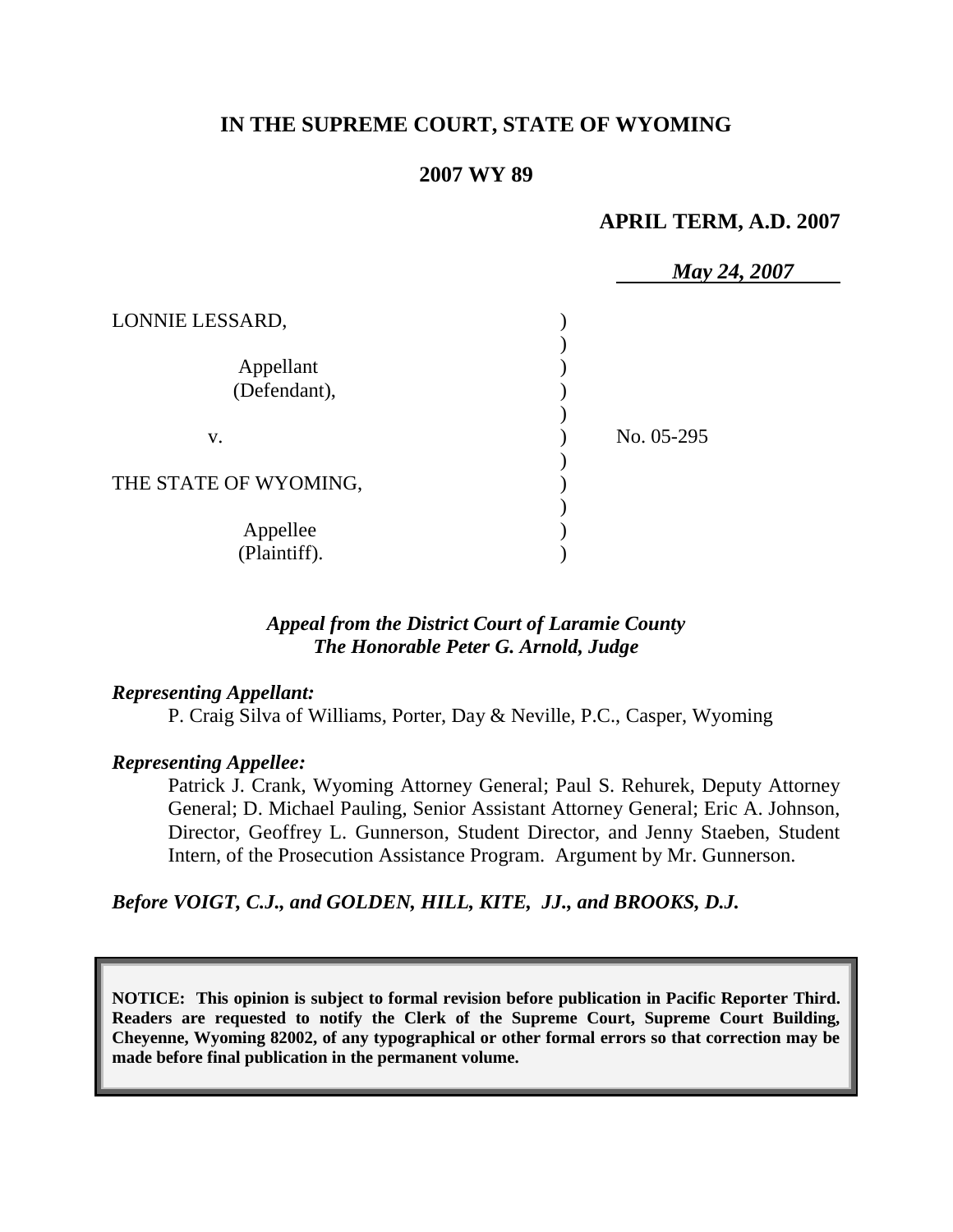**GOLDEN**, Justice.

[¶1] Appellant Lonnie Lessard appeals his convictions for burglary, first degree sexual assault, and attempted first degree sexual assault. He asserts error in the admission of evidence which he claims constituted improper comments on his right to remain silent. Lessard also faults the district court for not severing the criminal charges against him and accuses defense counsel of providing constitutionally ineffective assistance. We affirm.

#### **ISSUES**

[¶2] Lessard presents the following issues for our review:

A. The prosecution elicited testimony from two witnesses and admitted a transcribed statement of Lonnie Lessard which commented on Mr. Lessard's right to remain silent and violated his Fifth Amendment rights under the United States Constitution and the Wyoming Constitution, Art. 1, § 11.

B. The trial court abused its discretion when it did not sever the two sexual assault offenses against [SH] and [SG], denying Lonnie Lessard his right to a fair trial.

C. Lonnie Lessard was denied his Sixth Amendment right to effective assistance of counsel by trial counsel's deficient performance in defense of Appellant.

# **FACTS**

[¶3] During the early morning hours of June 9, 2004, Lessard left his residence, driving a light blue Dodge minivan belonging to his girlfriend, Anna Mae Johnson. He drove to the residence of  $\overline{SH}^1$  and entered her home through a kitchen window. SH was awakened by the sound of the Venetian blinds hitting the window and a loud "thud." SH went to investigate the noise and saw Lessard standing in her kitchen next to the refrigerator. When she asked him why he was in her home, he responded, "I'm going to rape you. I'm going to rape you hard." As she turned to run, Lessard grabbed her around the neck and covered her mouth. He then dragged her down the hallway to the bedroom, removed her clothes, and sexually assaulted her.

<sup>&</sup>lt;sup>1</sup> Lessard and SH had known each other for several years and were intimately involved until SH terminated the relationship in July 2002.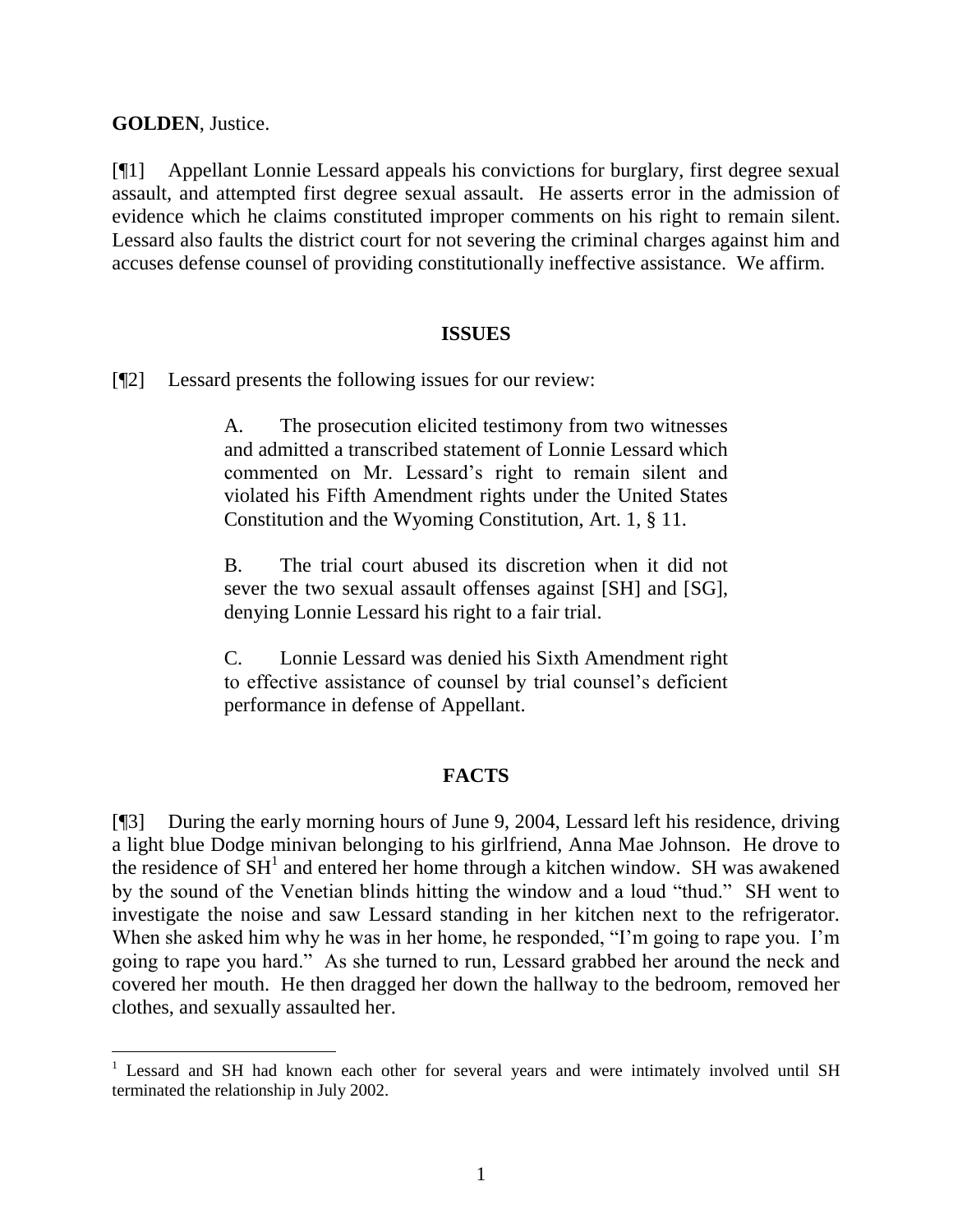[¶4] After the assault, Lessard left SH's presence momentarily to use the bathroom. SH seized upon that opportunity and escaped the confines of her home, wearing only a short, flannel-type jacket she found hanging by the front door. Once outside, she ran directly to the home of her neighbor and friend, Helen Markland, who lived across the street. After learning what had happened, Ms. Markland called 911. While talking to the 911 operator, Ms. Markland stepped outside and noticed the minivan Lessard had been driving for the last several months parked by SH's residence.<sup>2</sup> Shortly thereafter, she saw the minivan leave the area. Ms. Markland attempted to follow the van, but lost it a few blocks away.

[¶5] Within minutes of the 911 call, deputies from the Laramie County Sheriff's Department arrived at the scene. During the ensuing investigation, the deputies found Lessard's cell phone, which was under some spilled dog food on the kitchen floor, and one of his shoes, which was lying next to SH's bed. They also discovered that the clothing SH was wearing before the assault, as well as an afghan she kept by her bed, were missing. A description of the missing items was relayed to the deputies searching for Lessard.

[¶6] In an effort to locate Lessard, Deputies Mark Slovik and Terry Camery went to the residence of SG, Lessard's estranged wife.<sup>3</sup> Upon arrival at SG's residence, Deputies Slovik and Camery found the minivan that Lessard had been driving. The deputies felt the tires and hood of the minivan and discovered they were still warm. They also noticed that the keys were still in the ignition and that there were some clothes in the van.

[¶7] The deputies knocked on the door of the residence and Lessard responded, wearing only gray sweatpants. As Lessard described his activities that night, the deputies observed SG shaking her head in the negative to his statements. The deputies asked Lessard to accompany them to the Sheriff's Office for a formal interview. Lessard ultimately agreed to do so, but said he wanted to get dressed before going with them. Lessard, however, could not locate any of his clothing in the residence and eventually told the deputies that his clothes were in the van. Deputy Slovik and Deputy Susan Sports, who had just arrived at the residence, then escorted Lessard to the van to retrieve his clothing.

[¶8] While they were outside, SG reported to Deputy Camery that she was awakened by Lessard covering her mouth and pulling her hair. Lessard was naked and demanding that she lay quietly in bed and do as he instructed. According to SG, Lessard told her that he was there to rape her and he then climbed on top of her. She stated that Lessard had

 $2$  Since 2001, Lessard had been doing maintenance work for Ms. Markland at the mobile home park she managed and wherein she and SH resided.

<sup>&</sup>lt;sup>3</sup> SG and Lessard were divorced in July 2004.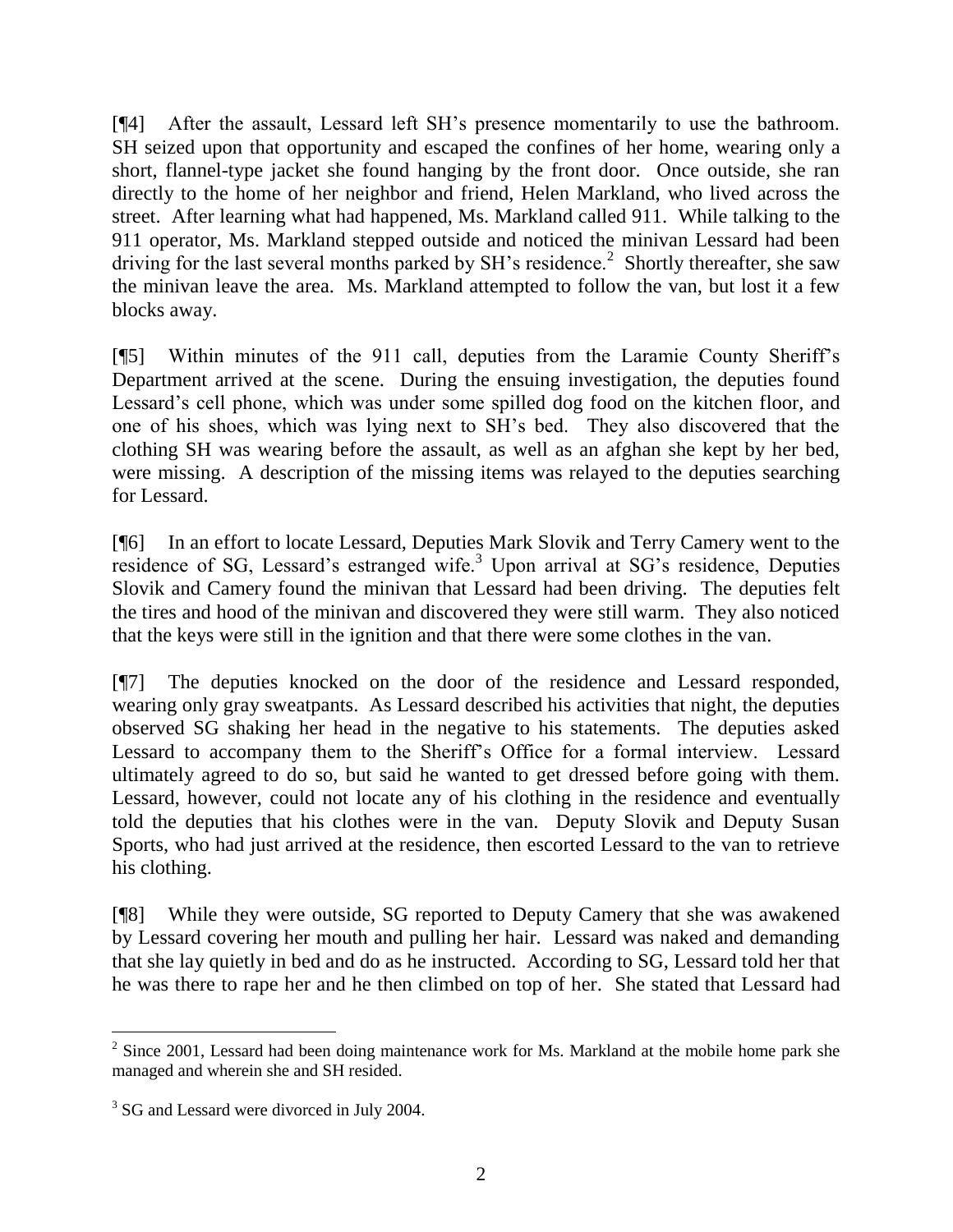been attempting to force her to perform oral sex on him when the deputies knocked on her door.

[¶9] After Lessard returned with his clothes, Deputy Camery confirmed his willingness to accompany the deputies to the Sheriff's Office. As he prepared to go, Lessard stated, "arrest me." When Deputy Camery responded that he was not under arrest and that they merely wanted to speak with him, Lessard stated, "Arrest me, I'm a sex offender." At this point, Deputy Sports informed Deputy Camery that she saw both an afghan and clothes matching those described by SH and a shoe that matched the one collected at SH's residence inside the van. Deputy Camery then placed Lessard under arrest.

[¶10] Lessard was later interviewed by Detective Linda Gesell. During that interview, Lessard denied being at SH's house. He also gave conflicting accounts as to his activities that morning and how he obtained possession of SH's afghan and clothes. The interview concluded when Lessard demanded the help of an attorney in obtaining a DNA test.

[¶11] The State charged Lessard with five felonies arising out the incidents on June 9: burglary of SH's residence (Count I), a violation of Wyo. Stat. Ann. § 6-3-301(a) (LexisNexis 2005); two counts of first degree sexual assault against SH (Counts II and III), a violation of Wyo. Stat. Ann. § 6-2-302(a)(i) (LexisNexis 2005); attempted first degree sexual assault as to SH (Count IV), a violation of Wyo. Stat. Ann. §§ 6-1-301(a) (LexisNexis 2005) and 6-2-302(a)(i); and attempted first degree sexual assault as to SG (Count V), a violation of Wyo. Stat. Ann.  $\S$ § 6-1-301(a) and 6-2-302(a)(i). Prior to trial, Lessard filed several motions, including a motion in limine to exclude evidence of his prior convictions, a motion to sever the sexual assault cases, and two motions to suppress his statements to law enforcement. After hearing, the district court denied the motion to sever and the motions to suppress, but granted in part the motion in limine involving his prior criminal record.

[¶12] Lessard's jury trial began on December 7 and concluded on December 9, with a verdict of guilty on Counts I, II, III, and V. Before sentencing, Lessard sought a new trial on the basis of ineffective assistance of trial counsel and newly discovered evidence. After hearing, during which Lessard was represented by new counsel, the district court denied Lessard's new trial motions, concluding that Lessard had not met his burden of proving that the proffered evidence could not have been produced at trial and that trial counsel had provided deficient assistance.

[¶13] The district court sentenced Lessard to prison terms of 6 to 10 years on Count I, 12 to 28 years on Counts II and III, and 15 to 30 years on Count V. The district court ordered Counts II and III to run concurrent to each other, but consecutive to Count I, and Count V to run consecutive to Counts II and III. This appeal followed.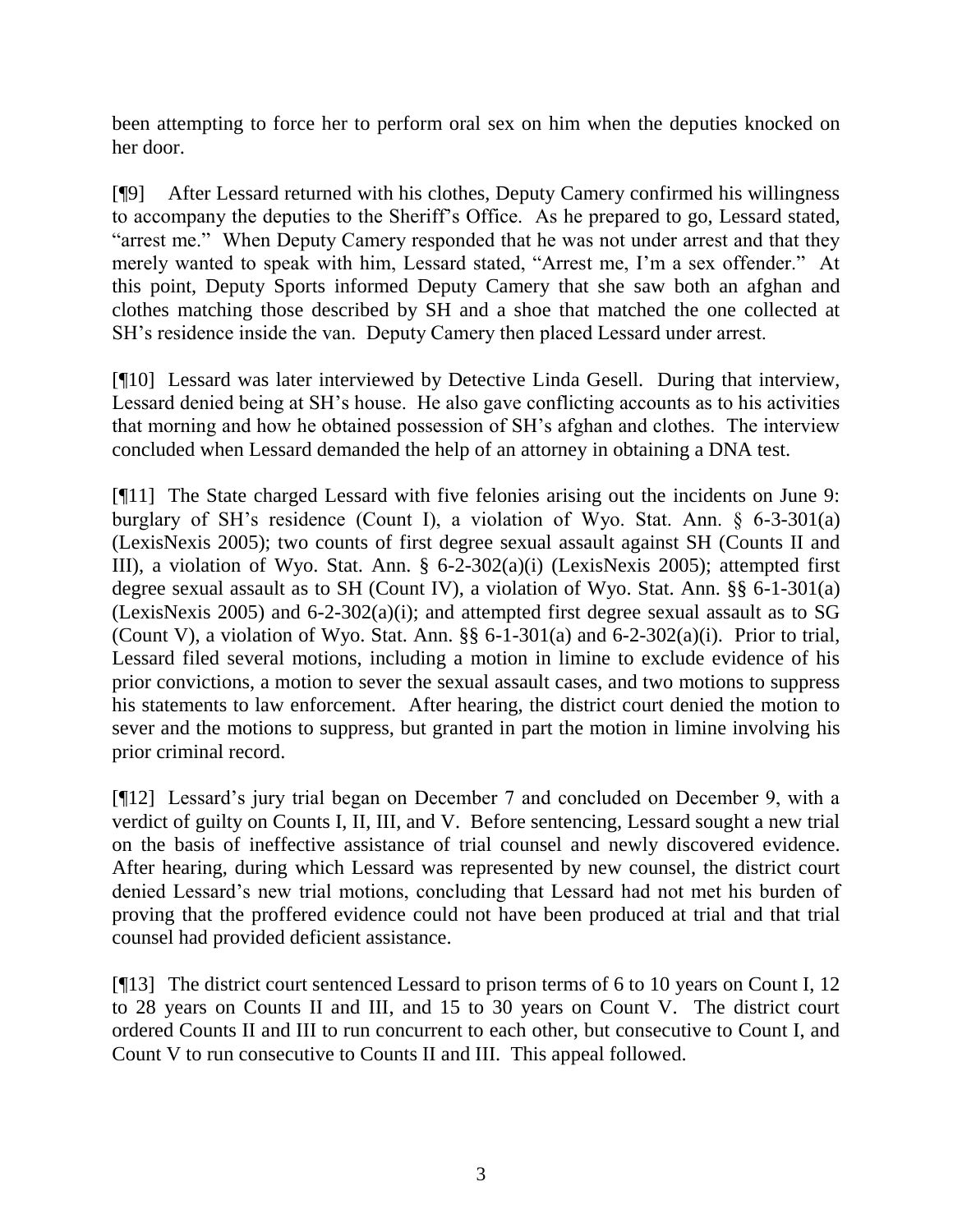### **DISCUSSION**

#### *Comments on right to silence*

[¶14] Lessard points to excerpts from the testimony of two prosecution witnesses, SG and Detective Gesell, and a transcript of his post-arrest statement to Detective Gesell that was introduced at trial, and asserts that they constituted improper comments on his constitutional right to remain silent. Lessard did not object to the alleged improper comments at trial. Therefore, we must review his claim under the plain error standard, which requires Lessard to show in the record an error that transgressed a clear and unequivocal rule of law resulting in material prejudice to a substantial right. *Abeyta v. State*, 2003 WY 136, ¶ 10, 78 P.3d 664, 667 (Wyo. 2003); *Spinner v. State*, 2003 WY 106, ¶ 13, 75 P.3d 1016, 1019 (Wyo. 2003).

[¶15] Art. 1, § 11 of the Wyoming Constitution provides that "[n]o person shall be compelled to testify against himself in any criminal case." In *Tortolito v. State*, 901 P.2d 387, 390 (Wyo. 1995), we held that an individual's "constitutional right to silence exists at all times – before arrest, at arrest, and after arrest; before a *Miranda* warning and after it" – and is self-executing. We also held that a prosecutor's failure to respect the constitutional right of the defendant not to have his silence called to the attention of the jury will result in reversal of the defendant's conviction. *Id*. A "comment" on a defendant's exercise of his right to silence occurs when the prosecutor uses the silence to the state's advantage either as substantive evidence of guilt or to suggest to the jury that the silence was an admission of guilt. *Lancaster v. State*, 2002 WY 45, ¶¶ 39-40, 43 P.3d 80, 96-97 (Wyo. 2002); *Shipman v. State*, 2001 WY 11, ¶ 24, 17 P.3d 34, 39 (Wyo. 2001).

[¶16] In analyzing right-to-silence claims, we consider the "entire context in which the statements were made" and we will "not take sentences and phrases out of context." *Spinner*, ¶ 19, 75 P.3d at 1024 (quoting *Robinson v. State*, 11 P.3d 361, 373 (Wyo. 2000)). We also consider "whether the prosecutor asked improper questions, whether he emphasized or followed up on the silence issue, and whether he attempted to exploit the issue in any way." *Id.* (quoting *Lancaster*, ¶ 39, 43 P.3d at 96).

[¶17] Lessard first complains about the following exchange during the prosecutor's examination of SG:

> [Prosecutor] Were you present when they asked [Lessard] if he was willing to come down and talk with them?

[SG] Yes, I was.

[Prosecutor] Was he agreeable with that?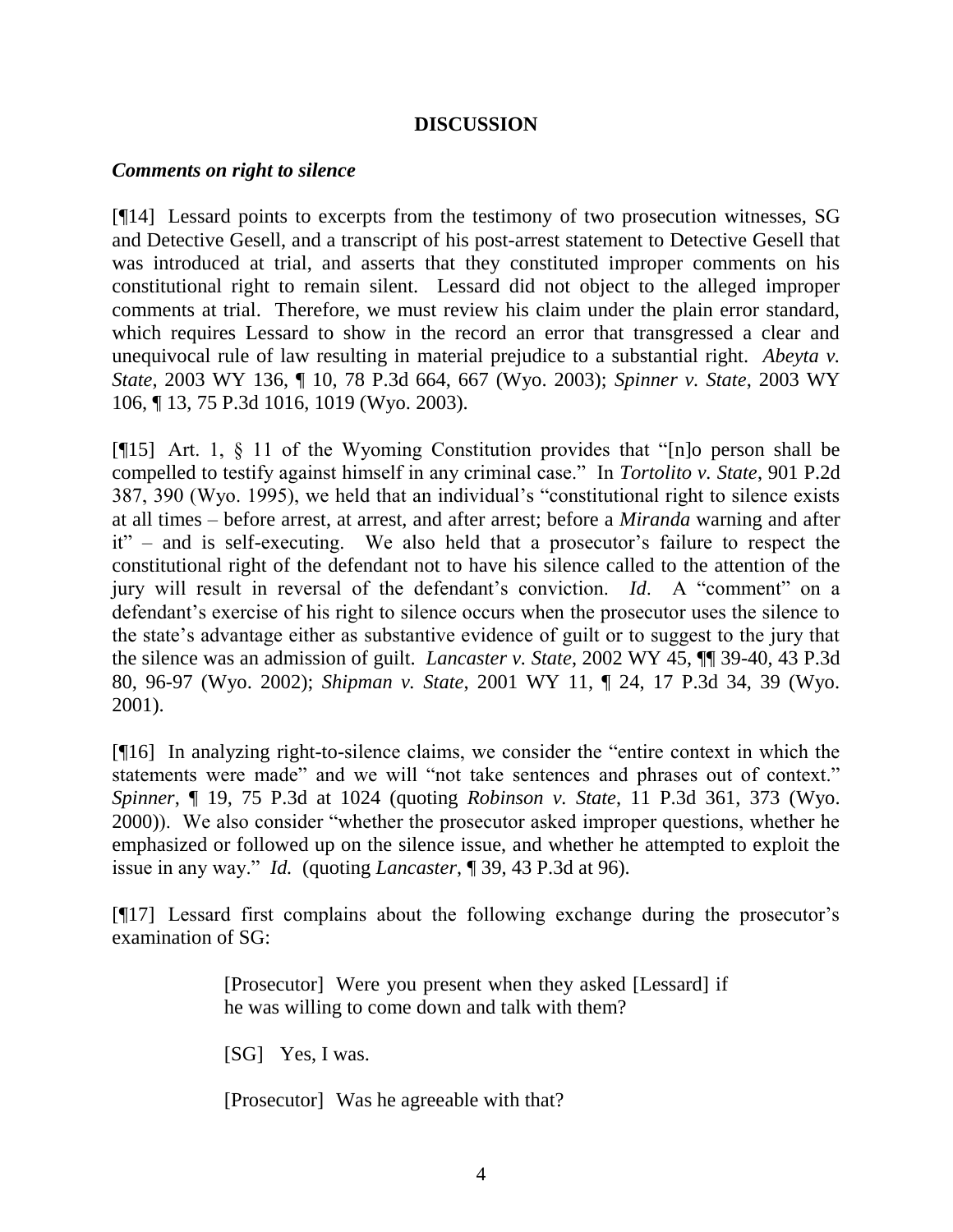[SG] No.

[Prosecutor] Did he at some point agree to go?

[SG] No. They asked several times if he would just come down and talk to them.

[¶18] Considering this testimony in proper context, we do not find that it amounts to an improper comment of Lessard's right to silence. It appears that the prosecutor elicited this testimony to reconstruct Lessard's behavior during his initial encounter with law enforcement at SG's residence. SG's testimony drew attention only to Lessard's reluctance to leave SG alone with the deputies; it did not indicate that Lessard did not want to talk to the deputies. In fact, the jury heard testimony indicating Lessard's willingness to talk to the deputies about his whereabouts and activities that morning. At no point did the prosecutor attempt to exploit SG's testimony to imply that Lessard was unwilling to talk to the deputies.

[¶19] Lessard next asserts error in the following testimony by Detective Gesell:

[Prosecutor] At any time did [Lessard] make a complaint to you about his physical mobility and inability to climb in and out of a window, for example?

[Gesell] No.

[Prosecutor] At any time did he make any kind of physical complaint whatsoever, like my back hurts, my necks [sic] hurts, anything like that?

[Gesell] No.

[¶20] Obviously, the prosecutor's inquiry was not an impermissible comment on Lessard's right to silence. Lessard did not exercise his right to remain silent but, instead, chose to answer the detective's questions concerning the victims' allegations and his activities that morning. The prosecutor merely asked Detective Gesell if Lessard had mentioned back or neck problems when she informed him that he had been accused of entering SH's residence by climbing through a window. Detective Gesell's response indicated only that Lessard had not complained of such problems during the entire interview. The clear intent of the prosecutor's inquiry was to address Lessard's trial defense that back and neck problems made it impossible for him to have climbed through the window at SH's residence. In drawing attention to this omission, the prosecutor was not suggesting that the jury make the prohibited inference that Lessard remained silent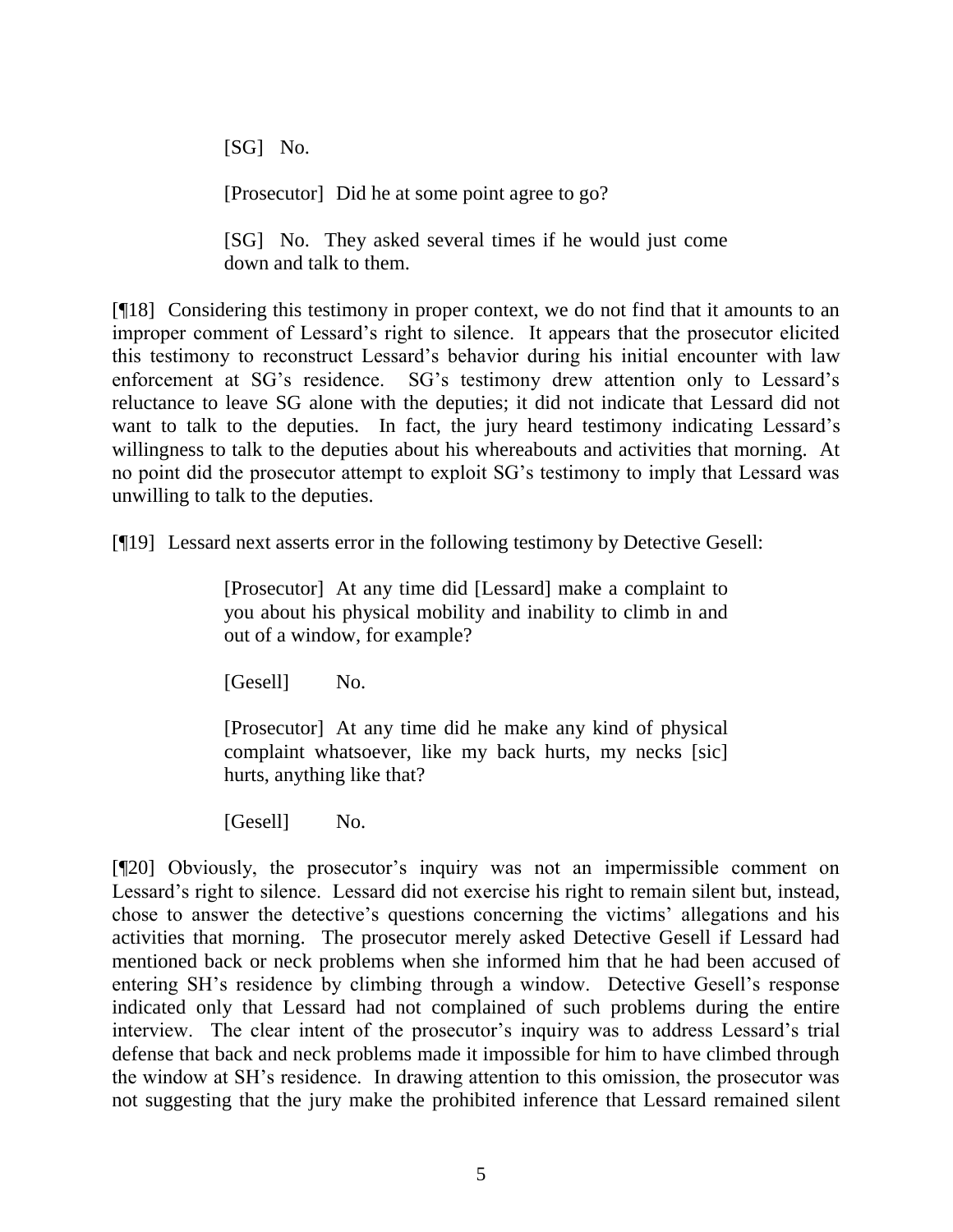because he was afraid of betraying his guilt. Rather, the prosecutor suggested only that it would have been natural for Lessard to mention that he had back problems, since they would have prevented him from committing the crime.

[¶21] Lessard lastly complains about the admission of the transcript of his post-arrest statement to Detective Gesell that contained a request for counsel. We disagree that the transcribed statement constituted an improper comment on Lessard's right to remain silent. The challenged portion focused on Lessard's request to have a DNA test, which he believed would exculpate him in the crimes involving SH. In the statement, Lessard said, "I want it done right now, tonight and right now I want to see an attorney. Because I want to get this done." The context of his request for counsel indicates that Lessard wanted an attorney in an attempt to force Detective Gesell to conduct a DNA test, not to protect his right to silence or hide his guilt. We find nothing in the record indicating the prosecutor used that statement for the prohibited inference of guilt from silence.

[¶22] We hold that Lessard has not demonstrated a transgression of a clear and unequivocal rule of law with respect to any of the challenged evidence. The evidence did not constitute an impermissible comment on Lessard's right to remain silent. We find no plain error.

# *Denial of motion to sever*

[¶23] Lessard contends that the district court erred in denying his motion to sever the sexual assault charge involving SG from the sexual assault charges involving SH. He claims the charges were fundamentally different and that the failure to sever them prejudiced his right to a fair trial. We disagree.

[¶24] The denial of a motion for severance is generally within the sound discretion of the district court and will not be disturbed on appeal absent a clear abuse of that discretion. *Mitchell v. State*, 982 P.2d 717, 723 (Wyo. 1999); *Simmers v. State*, 943 P.2d 1189, 1198 (Wyo. 1997). A court does not abuse its discretion unless it acts in a manner that exceeds the bounds of reason under the circumstances. *Bell v. State*, 994 P.2d 947, 955 (Wyo. 2000). An abuse of discretion occurs when joinder of separate charges deprived the defendant of a fair trial. *Mitchell*, 982 P.2d at 723; *Black v. State*, 869 P.2d 1137, 1139 (Wyo. 1994).

[¶25] W.R.Cr.P. 8(a) specifically permits joinder of multiple offenses in a single information or indictment if the offenses charged "are of the same or similar character, are based on the same act or transaction, or are based on two or more acts or transactions connected together or constituting parts of a common scheme or plan." We have stated: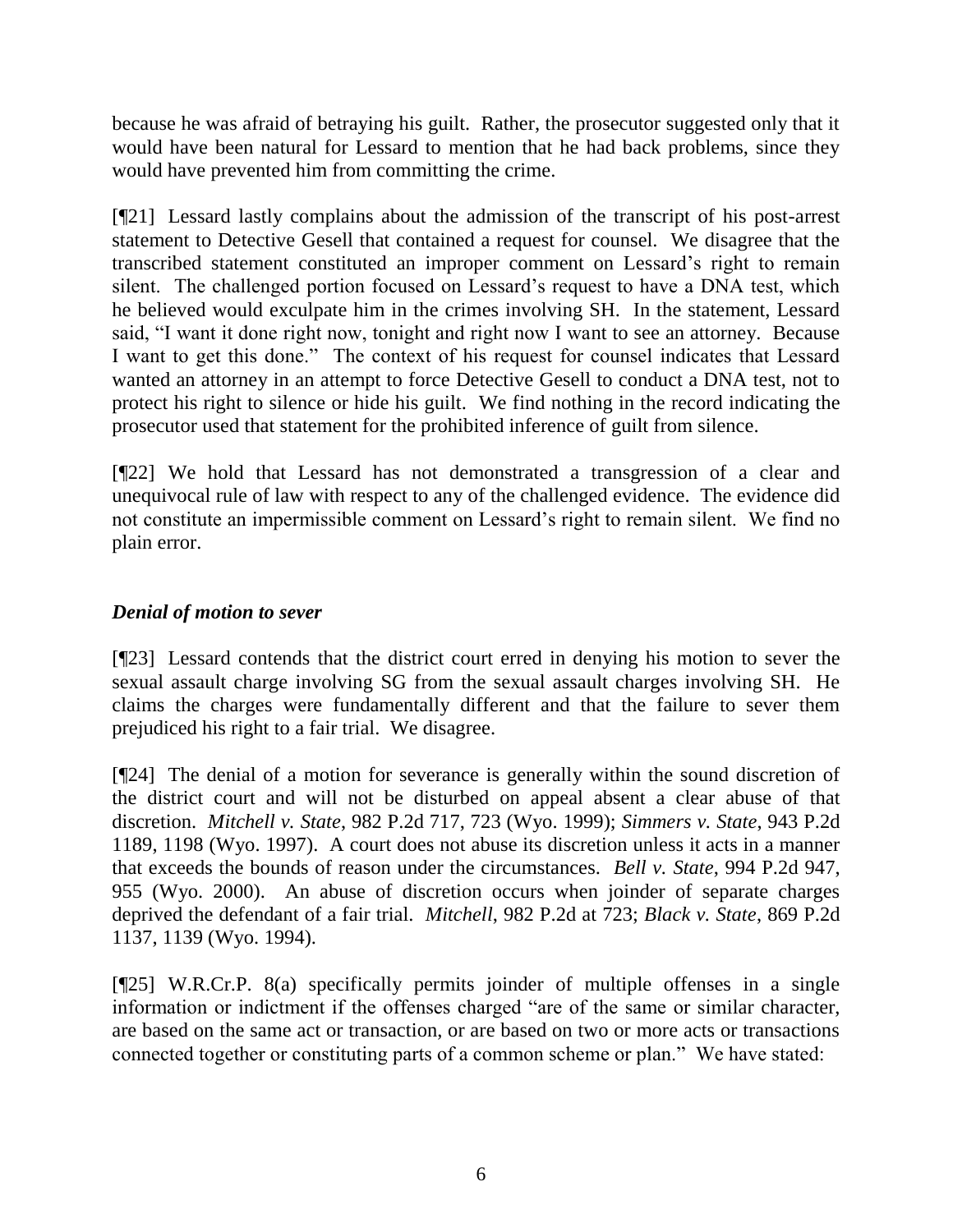As a general rule, joinder of offenses is proper absent compelling reasons for severance. *Bell v. State*, 994 P.2d 947, 955 (Wyo. 2000) (citing *Bishop v. State*, 687 P.2d 242, 247 (Wyo. 1984)). "Joint trials serve the public interest by expediting the administration of justice, reducing docket congestion, conserving judicial time as well as that of jurors along with avoiding the recall of witnesses to duplicate their performances." [*Id.*] (quoting *Jasch v. State*, 563 P.2d 1327, 1335 (Wyo. 1977)). Any prejudice caused by the joinder is weighed against the judicial economies created by joinder. [*Id.*] (citing *Dorador v. State*, 768 P.2d 1049, 1052 (Wyo. 1989); *Lee v. State*, 653 P.2d 1388 (Wyo. 1982)).

*Duke v. State*, 2004 WY 120, ¶ 42, 99 P.3d 928, 945 (Wyo. 2004), *cert. denied*, 544 U.S. 1062, 125 S.Ct. 2513, 161 L.Ed.2d 1113 (2005).

[¶26] Upon review of the record, we find that the sexual assault offenses were similar in character and so related as to constitute parts of a common scheme or plan. Although the criminal acts occurred at different locations and against different victims, the nature and circumstances surrounding the commission of those offenses were almost identical. Lessard knew both victims. In each instance, Lessard entered the home of the victim under the cover of darkness, told the victim he was there to rape her, subdued her by force and demanded that she perform oral sex upon him. Given the facts in this case, we have no trouble concluding that the offenses were properly joined as permitted by W.R.Cr.P. 8(a).

[¶27] Lessard argues that, even if the charges were properly joined under W.R.Cr.P. 8(a), separate trials should have been held as to each victim because of the prejudicial risks a single trial posed to him. Lessard insists he was prejudiced by the single trial because of the cumulative nature of the evidence and the jury's inability to separate the evidence in reaching a verdict with respect to each charge.

[¶28] W.R.Cr.P. 14 allows the trial court to order separate trials if the defendant is prejudiced by the joinder of offenses. This Court has articulated a two-part test for determining whether joinder prejudiced a defendant:

> The first is whether the evidence relating to the similar offenses charged would be admissible in a separate trial of each offense. *Tabor* [*v. State*], 616 P.2d [1282,] 1284 [(Wyo. 1980)]. If the evidence would be admissible, there is no prejudice. If the evidence would not be admissible in separate trials, the trial court should then determine whether the evidence of each crime is "simple and distinct." *Drew v.*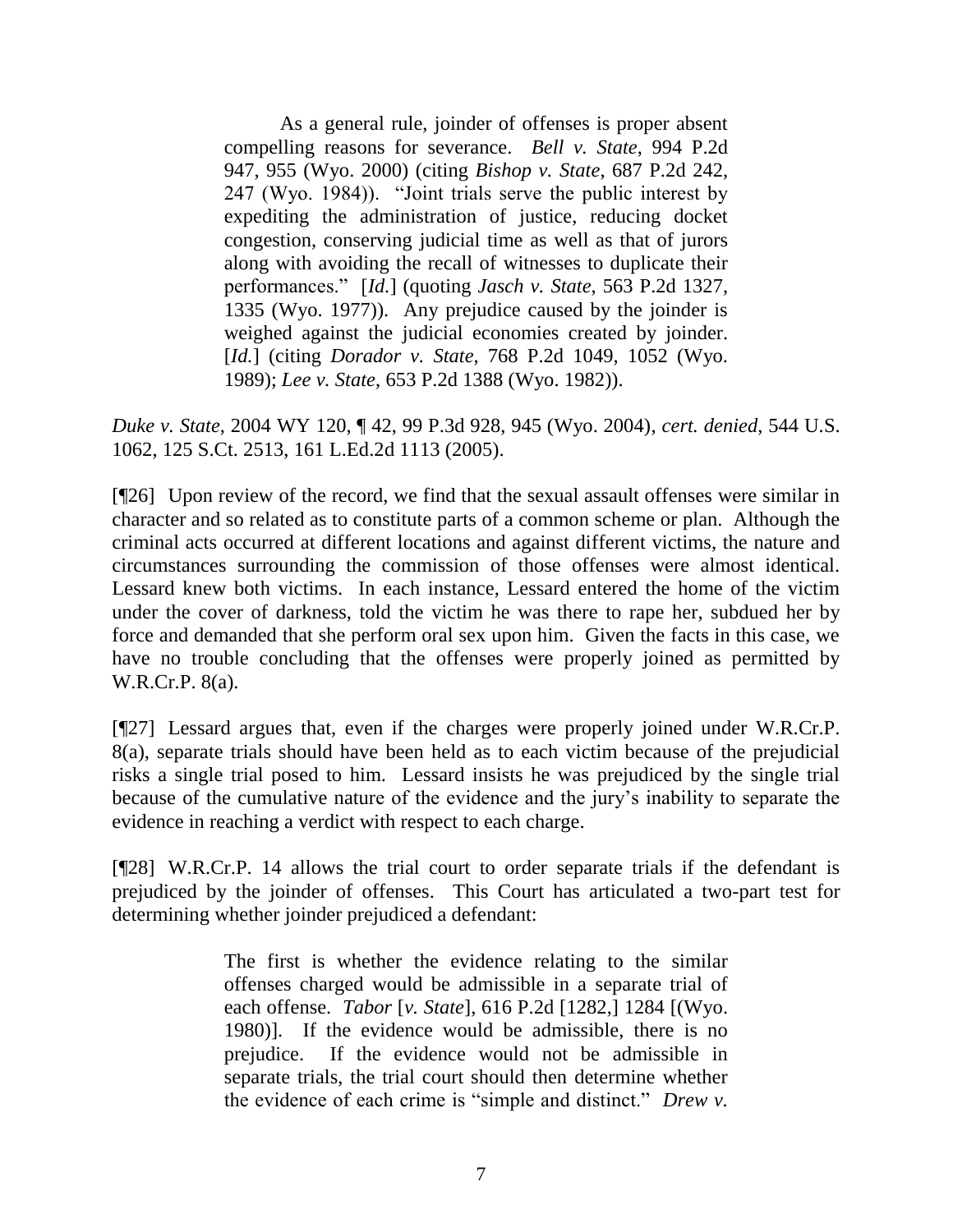*United States*, 331 F.2d 85, 91 (D.C.Cir. 1964). Stated differently, the second consideration is whether the evidence relating to the separate offenses would be so complicated that the jury could not reasonably be expected to separate them and evaluate the evidence properly and individually on each separate charge. *Pote v. State*, 695 P.2d 617 (Wyo. 1985).

*Duke*, ¶ 43, 99 P.3d at 945 (citing *Dorador v. State*, 768 P.2d 1049, 1052 (Wyo. 1989)).

[¶29] We agree with the State that the evidence concerning both victims would have been admissible in separate trials under W.R.E. 404(b) to show motive, course of conduct or to show a common plan or scheme. Even if we were to find the evidence inadmissible, the facts of this case were uncomplicated and relatively easy to understand. The district court carefully defined in clear and understandable language each crime charged and the proof required for a finding of guilt. The district court also specifically instructed the jury that it had to give separate consideration to each count, and the evidence pertaining to it, and that its finding on one count was not to control its verdict as to any of the other charged crimes. There is no indication in the record that the jury disregarded the district court's instructions or that it was unable to separate the evidence in support of one crime from the evidence in support of the other charged crimes. In fact, the jury acquitted Lessard on Count IV. Under the circumstances, we cannot conclude that the district court abused its discretion in refusing to sever the criminal charges.

### *Ineffective assistance of counsel*

[¶30] In his last contention of error, Lessard claims he was denied his Sixth Amendment right to the effective assistance of counsel. In analyzing ineffectiveness claims, we have stated:

> When reviewing a claim of ineffective assistance of counsel, the paramount determination is whether, in light of all the circumstances, trial counsel's acts or omissions were outside the wide range of professionally competent assistance. *Herdt v. State*, 891 P.2d 793, 796 (Wyo. 1995); *Starr v. State*, 888 P.2d 1262, 1266-67 (Wyo. 1995); *Arner v. State*, 872 P.2d 100, 104 (Wyo. 1994); *Frias v. State*, 722 P.2d 135, 145 (Wyo. 1986). The reviewing court should indulge a strong presumption that counsel rendered adequate assistance and made all significant decisions in the exercise of reasonable professional judgment. *Herdt,* [891 P.2d] at 796; *Starr,* [888 P.2d]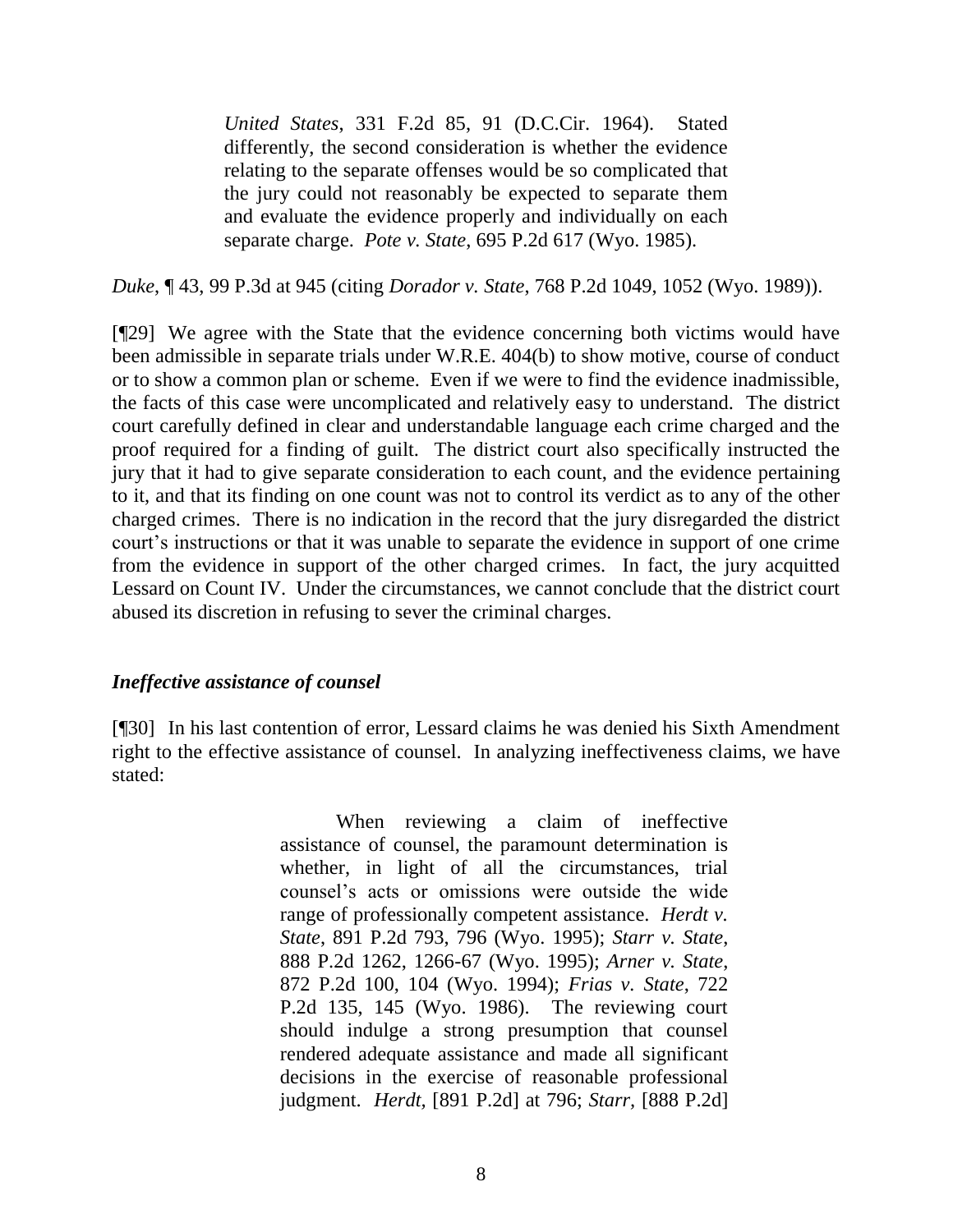at 1266; *Arner,* [872 P.2d] at 104; *Strickland v. Washington*, 466 U.S. 668, 689, 104 S.Ct. 2052, 2065, 80 L.Ed.2d 674 (1984).

Under the two-prong standard articulated in *Strickland* and *Frias,* an appellant claiming ineffective assistance of counsel must demonstrate on the record that counsel's performance was deficient and that prejudice resulted. *Strickland*, 466 U.S. at 687, 104 S.Ct. at 2064; *Starr,* [888 P.2d] at 1266; *King v. State*, 810 P.2d 119, 125 (Wyo. 1991) (Cardine, J., dissenting); *Campbell v. State*, 728 P.2d 628, 629 (Wyo. 1986); *Frias*, 722 P.2d at 145. In other words, to warrant reversal on a claim of ineffective assistance of counsel, an appellant must demonstrate that his counsel failed to "render such assistance as would have been offered by a reasonably competent attorney" and that "counsel's deficiency prejudiced the defense of the case." *Lower v. State*, 786 P.2d 346, 349 (Wyo. 1990). "The benchmark for judging any claim of ineffectiveness must be whether counsel's conduct so undermined the proper functioning of the adversarial process that the trial cannot be relied on as having produced a just result." *Strickland*, 466 U.S. at 686, 104 S.Ct. at 2064.

*Asch* [*v. State*, 2003 WY 18,] ¶ 11[, 62 P.3d 945, 950 (Wyo. 2003)] (quoting *Becker v. State*, 2002 WY 126, ¶ 12, 53 P.3d 94, [99] (Wyo. 2002); *Reyna v. State*, 2001 WY 105, ¶ 19, 33 P.3d 1129, [1134-35] (Wyo. 2001); *Chapman v. State*, 2001 WY 25, ¶ 6, 18 P.3d 1164, [1168] (Wyo. 2001); *Grainey v. State*, 997 P.2d 1035, 1038-39 (Wyo. 2000)). The burden of proving that counsel was ineffective rests entirely on an appellant. [*Id*.] (citing *Barkell v. State*, 2002 WY 153, ¶ 10, 55 P.3d 1239, [1242] (Wyo. 2002)). To satisfy his burden, an appellant must provide more than mere speculation or equivocal inferences. *Sincock v. State*, 2003 WY 115, ¶ 37, 76 P.3d 323, [337] (Wyo. 2003) (citing *Barkell,* ¶ 13[, 55 P.3d at 1243]).

*Duke*, ¶ 36, 99 P.3d at 943; *see also Martinez v. State*, 2006 WY 20, ¶ 23, 128 P.3d 652, 662-63 (Wyo. 2006).